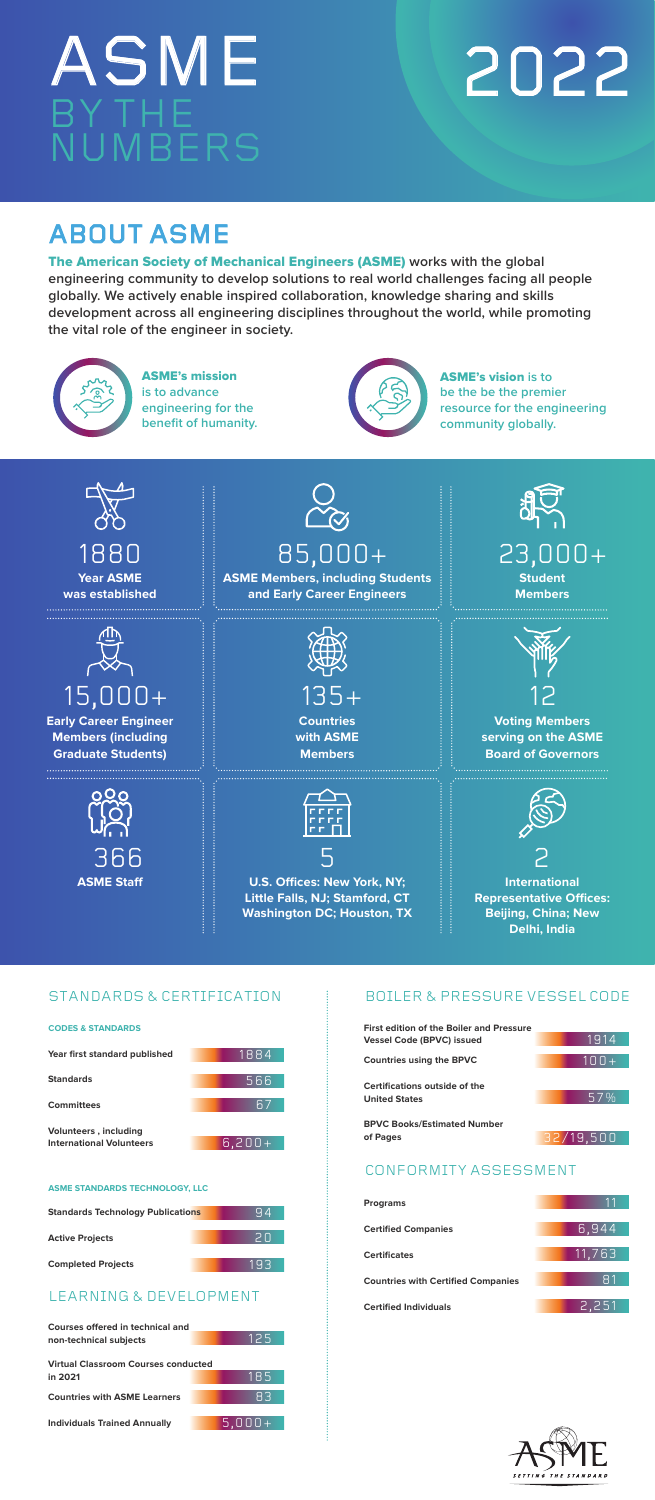# ASME BYTHE

## GROUPS AND EVENTS FUBLISHING



**K-12 students reached during virtual classroom visits**

#### **ASME Engineering Festivals® (ASME E-Fests®) in 2021**



| <b>ASME Engineering Festivals® (ASME</b>                                      |                |
|-------------------------------------------------------------------------------|----------------|
| E-Fests®) events                                                              | $\overline{c}$ |
|                                                                               |                |
| <b>ASME EFx<sup>®</sup> events</b>                                            | 5              |
| <b>Participating Student Design</b>                                           |                |
| <b>Competition Teams</b>                                                      | 36             |
|                                                                               |                |
| <b>Participating Human Powered Vehicle</b>                                    |                |
| <b>Challenge Teams</b>                                                        | 84             |
|                                                                               |                |
| <b>Participating Innovative Additive</b><br><b>Manufacturing 3D Challenge</b> |                |
| (IAM3D <sup>™</sup> ) Teams                                                   | 23             |
|                                                                               |                |
| <b>Participants in the Old Guard Oral</b>                                     |                |
| <b>Presentation Competition</b>                                               | 21             |
|                                                                               |                |
| <b>Participants in the Elevator Pitch</b>                                     |                |
| <b>Competition</b>                                                            | 16             |
| <b>Participating Students in ASME E-Fest®</b>                                 | 2,595          |
|                                                                               |                |
| Participating Students in ASME EFx®                                           | 775            |
|                                                                               |                |
| <b>Countries Hosting an ASME EFx® Event</b>                                   | 5              |
| <b>ASME INSPIRE</b>                                                           |                |
|                                                                               |                |
| K-12 students reached by ASME STEM                                            |                |
| education programming since 2014                                              | $550,000+$     |
|                                                                               |                |
| K-12 students in the US and Canada who                                        |                |
| have accessed digital content in<br>academic year 2021-2022                   | $270,000+$     |
|                                                                               |                |
| <b>ASME INSPIRE students attending</b>                                        |                |
| <b>Title 1 qualified schools</b>                                              | 80%            |
|                                                                               |                |
| <b>Female ASME INSPIRE Students</b>                                           | $46\%$         |
|                                                                               |                |
| K-12 students reached are BIPOC (Black,                                       |                |
| <b>Indigenous, People of Color)</b><br>underrepresented STEM                  | 61%            |
|                                                                               |                |
| <b>ASME DropMEIn! virtual classroom</b>                                       |                |
| visit events                                                                  | 60+            |



**Percentage of E4C Research Fellows who are women, reflecting progress in our efforts to increase diversity, equity, and inclusion across the engineering community**

**Society Level Awards in FY2021**

**Awards Given by Divisions, Research Committees and Sections in FY2021**

**New Fellows Named Annually**

#### **HONORS AND AWARDS**

#### **STUDENT OUTREACH**

## PROGRAMS